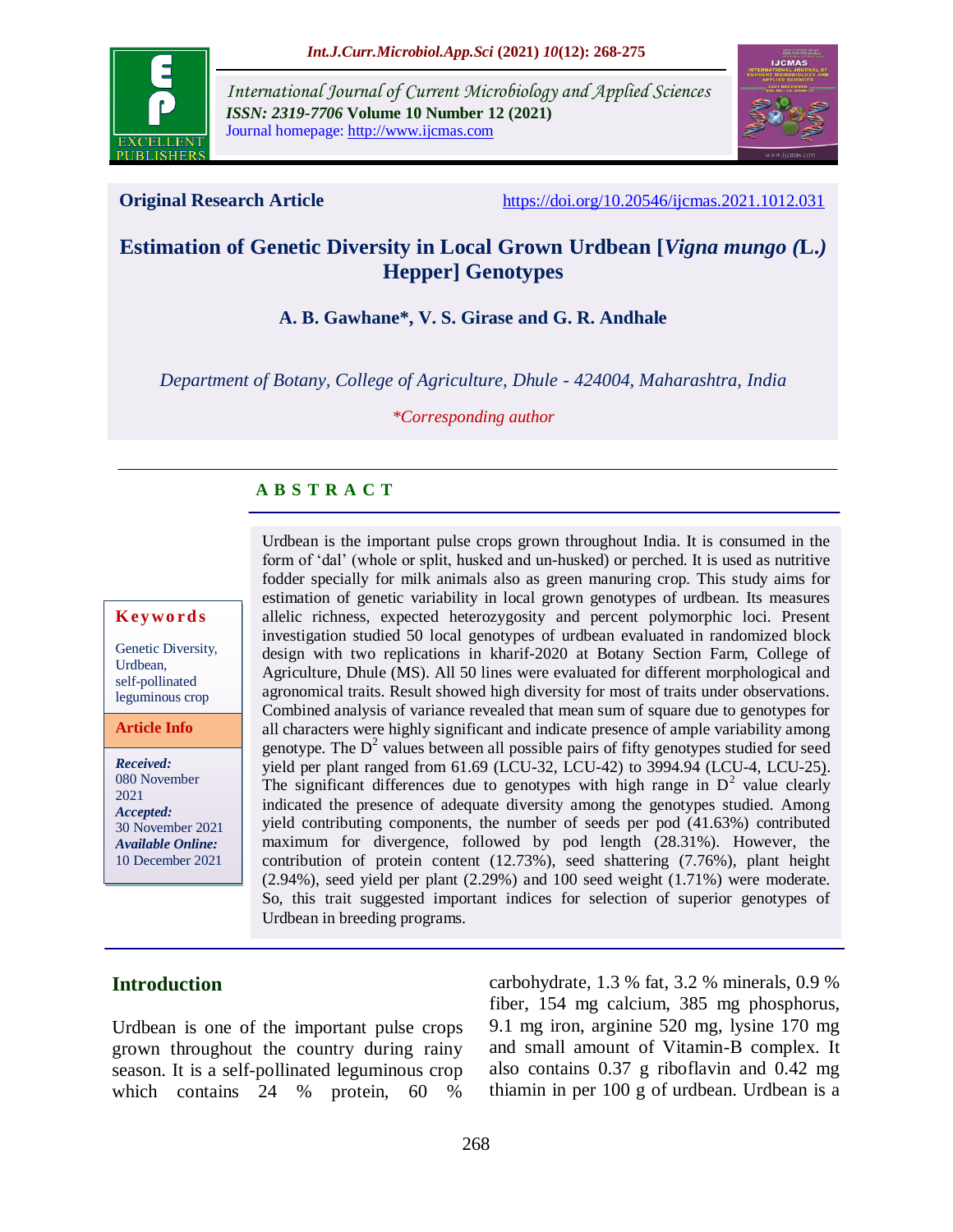highly priced pulse, very rich in phosphoric acid. India currently represents the largest producer of urdbean accounting for more than 70 per cent of the global production. India is followed by Myanmar and Pakistan in urdbean production. In India during *Kharif* 2020, it covers area is up by 38.7 per cent at 8.77 lakh ha. Maharashtra has 1.79 lakh ha area under cultivation of urdbean Production of urdbean increased from 17.71(2011) to 23.3(2019) tones in India. Yield is multidimensional trait that encompasses several different properties and is affected by numerous factors. The development of superior variety can be based on the magnitude of genetic variability in the base material and the extent of heritability for desirable characters.

To begin with any crop improvement programme, the information of genetic variability in genetic system of particular crop is sought as pre–requisite. Although increased seed yield is the ultimate aim of the plant breeders, seed yield is a product of interaction of many component traits, which influence it directly or indirectly. Therefore, variability and diversity existing within each component traits must be exploited by selection to realize seed yield. Assessment of genetic diversity is a basic step in any crop improvement programme.

#### **Materials and Methods**

The 50 genotypes of urdbean were evaluated in a Randomized Block Design (RBD) with two replications during kharif-2020, at a distance of 30 X 10 cm with two replications.

The divergence analysis was carried out by  $D^2$ statistic of Mahalanobis (1936) as described by Rao (1952). Analysis of variance for the individual characters was worked out as per Randomized Block Design to test the significances among the genotypes. The characters exhibited significant differences

were only used for further analysis of  $D^2$ statistic. The analysis of covariance for pairs of characters, based on plot averages was carried out.

Mahalanobis's generalized distance  $(D^2)$ 

$$
D^2 = \sum_{ii} \sum \lambda ij \delta i \delta j
$$

Where

 $\Box i j$  = The reciprocal matrix to common dispersion matrix

*i =*Difference between the mean values of the two populations for the  $i<sup>th</sup>$  character. ( $\mu i_1$ – $\mu$ *i*2)

 $j =$  Difference between the mean values of the two populations for the  $j<sup>th</sup>$ character. ( $\mu j_1$  $-\mu$  *j*<sub>2</sub>)

 $\mu$  = Vector of mean value

#### **Results and Discussion**

The present investigation undertaken with view to genetic diversity and correlation coefficient of fifty diverse genotypes in urdbean. The genetically diverse parents are known to produce high heterotic effects and consequently give desirable recombinants in the breeding material or wide spectrum of transgressive sergeants in segregating generations. Multivariate analysis  $(D^2 \text{ statistic})$ measures the genetic variability quantitatively among a set of genotypes. The fifty genotypes under study were therefore, assessed for genetic diversity for a set of twelve characters. The calculated  $D^2$  values were ranged from 61.69 to 3994.94. The lowest value between the pair of genotypes LCU-32 and LCU-42 while, the highest between the genotypes LCU-4 and LCU-25.Cluster formation was done by following Tocher's method as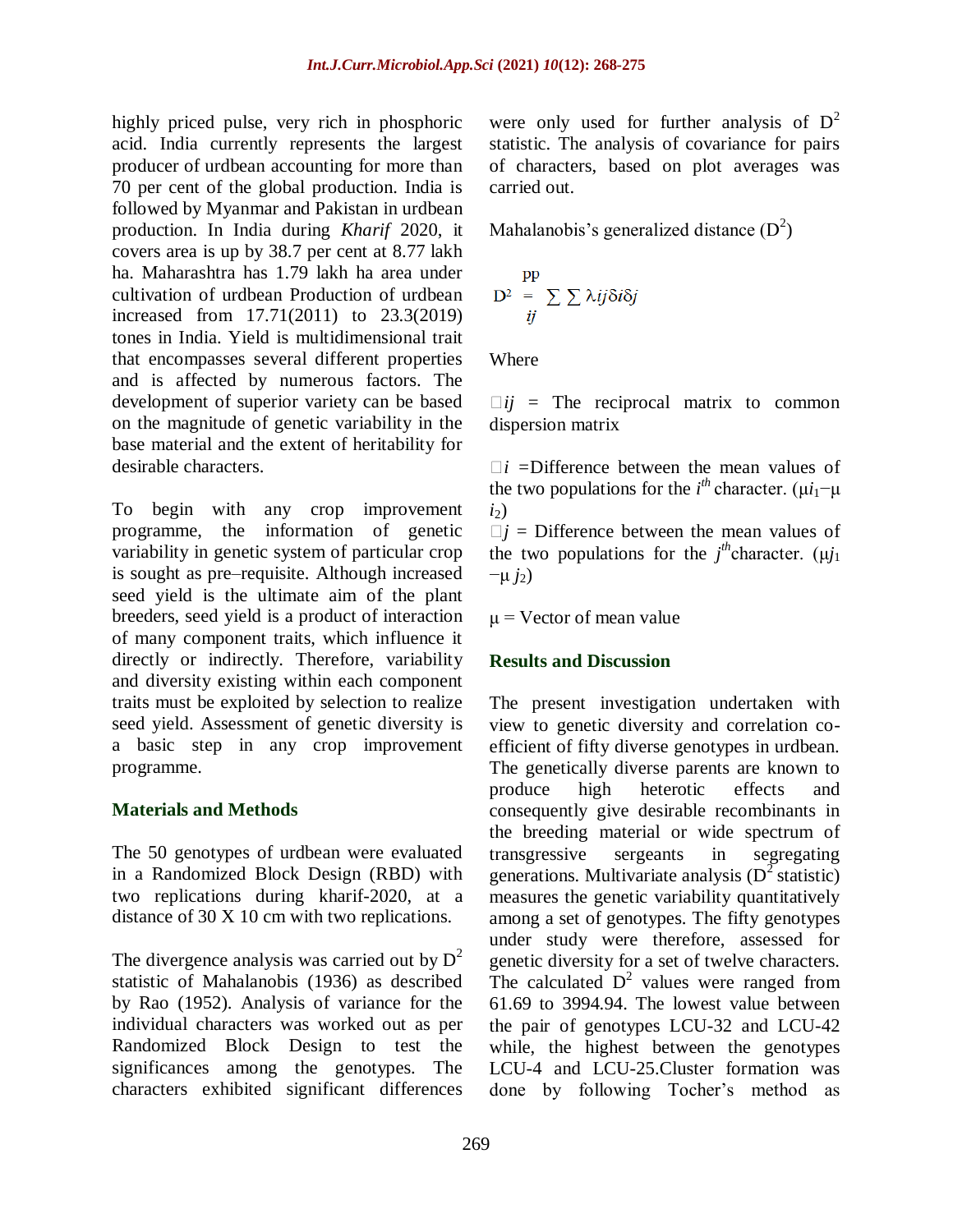described by Rao (1952). The fifty genotypes were grouped into 11 clusters. The cluster I was the largest having 18 genotypes, followed by clusters II, IV and III with 14, 6 and 5 genotypes, respectively, while clusters V, VI, VII, VIII, IX, X and XI was solitary (Table.2, Fig.1and Fig.2).

Consequently, breeding program should be from diverse parents selected for crossing from different clusters. Greater is the distance between two clusters, wider is the genetic diversity in the genotypes. The 60 genotypes grouped into 17 clusters was reported by Shanthi, *et al.,* (2006), 109 genotypes grouped into 11 clusters was reported by Kumar, *et al.,* (2014),52 genotypes grouped into 10 clusters was reported by Geethanjali, *et al.,* (2015), 64 genotypes grouped into 12 clusters was reported by Hadimani, *et al.,* (2016), 22genotypes grouped into 5 clusters was reported by Vyas, *et al.,* (2018) and100 genotypes grouped into 14 clusters was reported by Punithavathy, *et al.,* (2020).Thus, their grouping suggested considerable diversity in the material under investigation. The genotypes viz., LCU-1, LCU-2, LCU-4, LCU-17, LCU-19, LCU-26 and LCU-30 were mono-genotypic, indicating wide diversity from the rest as well as from each other suggesting that this genotype may have entirely different genetic architecture from the others. Wide range of diversity was also reported by, Kamannavar, *et al.,* (2015), Shamim and Pandey (2018), Vidya, *et al.,* (2018), Bhareti, *et al.,* (2019), Jayashree, *et al.,* (2019) and Chandrakar, *et al.,* (2020).

The averages inter and intra-cluster  $D^2$  values are presented in Table 3. The maximum intercluster distance was found between cluster IV and IX (60.474), followed by cluster IV and X (60.211), cluster IV and VI (54.934) and cluster VII and X (54.444) whereas, minimum inter-cluster distance was found between cluster V and VI (15.746). Considering the intra-cluster distance, cluster III had maximum intra-cluster distance (21.650) followed by cluster IV(21.263), II(18.776) and I(16.784) whereas, intra-cluster distance was not found in the cluster V, VI, VII, VIII, IX, X and XI as they were solitary clusters (Fig.1 and Fig.2). The maximum intra-cluster distance was observed in the cluster III  $(D^2=21.650)$ , followed by cluster IV  $(D^2=21.263)$ , II  $(D^2=18.776)$  and I  $(D^2=16.784)$  suggesting that genotypes included in these cluster might have different genetic architecture. The monogenic clusters showed zero intra-cluster distance. Maximum inter-cluster distance was observed between cluster IV and IX  $(D^2=60.474)$ suggesting that, genotypes included in these clusters might had entirely different genetic architecture (Table.3 and Fig.2). These observations confirming the results of Shanthi, *et al.,* (2006), Kumar, *et al.,* (2014), Geethanjali, *et al.,* (2015), Hadimani, *et al.,* (2016), Vidya, *et al.,* (2018), Bhareti, *et al.,* (2019), Jayashree, *et al.,* (2019) and Punithavathy, *et al.,* (2020). The minimum inter cluster distance was observed between cluster V and VI ( $D^2$ =15.746), followed by cluster VI and VIII ( $D^2$ =16.978), V and IX  $(D^2=17.722)$  and between cluster V and XI  $(D^2=20.084)$ . The lower  $D^2$  value between the clusters in the above cluster pairs suggested that the genetic constitution of the genotypes in one cluster is in close proximity with genotypes in other cluster of the pair. The number of seeds per pod (41.63%) contributed maximum for divergence, followed by pod length (28.31%). However, the contribution of protein content (12.73%), seed shattering (7.76%), plant height (2.94%), seed yield per plant (2.29%) and 100 seed weight (1.71%) were moderate. The contribution of number of pods per plant (0.40%), number of primary branches per plant (0.35%), number of days to 50 per cent flowering (0.33%) and days to maturity (0.25%) were negligible (Table 5).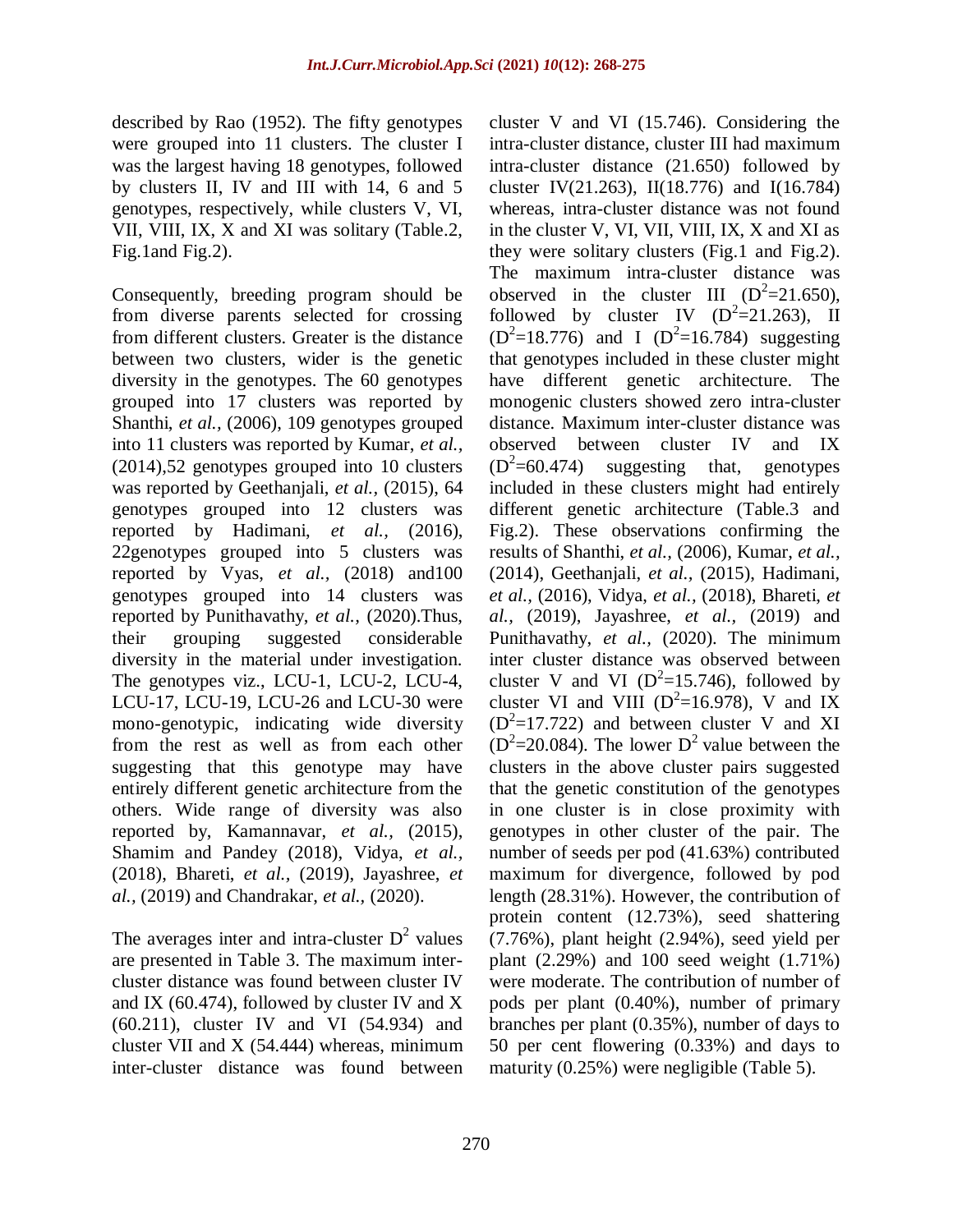| Sr.                     | <b>Characters</b>              | <b>Mean sum of squares</b> |                  |              |  |  |  |  |
|-------------------------|--------------------------------|----------------------------|------------------|--------------|--|--|--|--|
| No.                     |                                | <b>Replication</b>         | <b>Treatment</b> | <b>Error</b> |  |  |  |  |
|                         |                                | (1)                        | (49)             | (49)         |  |  |  |  |
| $\mathbf{1}$            | Days to 50% flowering          | 0.040                      | 27.703**         | 2.693        |  |  |  |  |
| $\overline{2}$          | Days to maturity               | 0.160                      | 33.893**         | 3.405        |  |  |  |  |
| 3                       | Plant height (cm)              | 6.487                      | 70.102**         | 2.154        |  |  |  |  |
| $\overline{\mathbf{4}}$ | Number of primary branches per | 0.014                      | $0.014**$        | 0.036        |  |  |  |  |
|                         | plant                          |                            |                  |              |  |  |  |  |
| 5                       | Number of pods per plant       | 5.185                      | 18.085**         | 3.721        |  |  |  |  |
| 6                       | Number of seeds per pod        | 0.003                      | $0.659**$        | 0.003        |  |  |  |  |
| $\overline{7}$          | Pod thickness (mm)             | 0.013                      | $0.150**$        | 0.006        |  |  |  |  |
| 8                       | Pod length (cm)                | 0.004                      | $0.202**$        | 0.001        |  |  |  |  |
| $\boldsymbol{9}$        | $100$ seed weight $(g)$        | 0.003                      | $0.208**$        | 0.012        |  |  |  |  |
| 10                      | Protein content (%)            | 0.008                      | $1.237**$        | 0.020        |  |  |  |  |
| 11                      | Seed shattering (%)            | 42.250                     | 397.352**        | 10.617       |  |  |  |  |
| 12                      | Seed yield per plant (g)       | 3.140                      | $5.128**$        | 0.886        |  |  |  |  |

## **Table.1** Analysis of variance for twelve characters in urdbean

# **Table.2** Distribution of fifty urdbean genotypes into different clusters

| <b>Clusters</b>         | <b>Number of</b><br>genotypes in<br>cluster | <b>Name of genotypes</b>                                                                                                                             |  |  |
|-------------------------|---------------------------------------------|------------------------------------------------------------------------------------------------------------------------------------------------------|--|--|
| Т                       | 18                                          | LCU-5, LCU-8, LCU-10, LCU-13, LCU-14, LCU-20, LCU-<br>22, LCU-29, LCU-31, LCU-32, LCU-34, LCU-38, LCU-39,<br>LCU-40, LCU-41, LCU-42, LCU-43, LCU-45. |  |  |
| $\mathbf{I}$            | 14                                          | LCU-6, LCU-7, LCU-9, LCU-11, LCU-12, LCU-15, LCU-<br>16, LCU-18, LCU-21, LCU-36, LCU-37, LCU-44, LCU-46,<br>LCU-48.                                  |  |  |
| <b>III</b>              | 5                                           | LCU-24, LCU-28, LCU-35, TAU-1, TPU-4.                                                                                                                |  |  |
| IV                      | 6                                           | LCU-3, LCU-23, LCU-25, LCU-27, LCU-33, LCU-47.                                                                                                       |  |  |
| $\overline{\mathbf{V}}$ |                                             | $LCU-26$                                                                                                                                             |  |  |
| <b>VI</b>               |                                             | LCU-4                                                                                                                                                |  |  |
| <b>VII</b>              |                                             | $LCU-2$                                                                                                                                              |  |  |
| <b>VIII</b>             |                                             | $LCU-30$                                                                                                                                             |  |  |
| IX                      |                                             | $LCU-19$                                                                                                                                             |  |  |
| $\mathbf{X}$            |                                             | $LCU-17$                                                                                                                                             |  |  |
| XI                      |                                             | LCU-1                                                                                                                                                |  |  |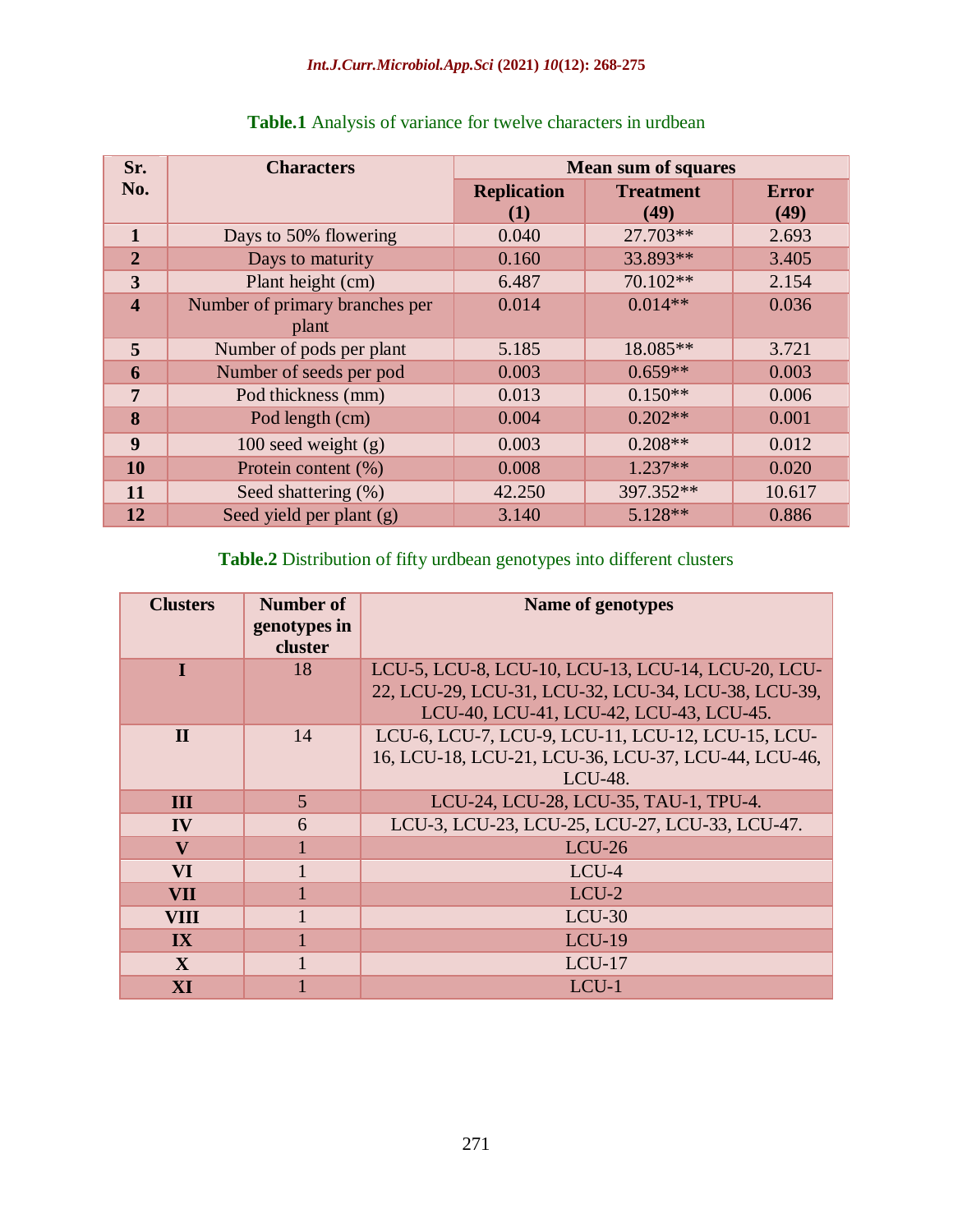|  |  |  | <b>Table.3</b> Average Intra and Inter-Cluster $D^2$ Values of Eleven Clusters in Urdbean |  |  |
|--|--|--|-------------------------------------------------------------------------------------------|--|--|
|  |  |  |                                                                                           |  |  |

| <b>Cluster</b>          |        | $\mathbf{I}$ | Ш      | IV     | $\mathbf{V}$ | VI     | <b>VII</b> | <b>VIII</b> | IX     | X      | XI     |
|-------------------------|--------|--------------|--------|--------|--------------|--------|------------|-------------|--------|--------|--------|
|                         | 16.784 | 23.900       | 24.736 | 34.908 | 21.576       | 28.880 | 26.677     | 27.099      | 33.924 | 41.280 | 29.928 |
| $\mathbf{I}$            |        | 18.776       | 29.386 | 42.303 | 23.638       | 35.200 | 38.333     | 33.381      | 27.509 | 27.119 | 35.457 |
| III                     |        |              | 21.650 | 33.070 | 32.310       | 37.637 | 31.994     | 29.353      | 41.890 | 45.361 | 41.268 |
| IV                      |        |              |        | 21.263 | 48.035       | 54.934 | 42.778     | 49.578      | 60.474 | 60.211 | 53.679 |
| $\overline{\mathbf{V}}$ |        |              |        |        | 0.000        | 15.746 | 26.240     | 20.826      | 17.722 | 34.647 | 20.084 |
| <b>VI</b>               |        |              |        |        |              | 0.000  | 23.326     | 16.978      | 25.619 | 46.898 | 21.999 |
| <b>VII</b>              |        |              |        |        |              |        | 0.000      | 23.498      | 39.760 | 54.444 | 23.218 |
| <b>VIII</b>             |        |              |        |        |              |        |            | 0.000       | 30.143 | 46.500 | 29.775 |
| IX                      |        |              |        |        |              |        |            |             | 0.000  | 24.653 | 28.835 |
| X                       |        |              |        |        |              |        |            |             |        | 0.000  | 44.912 |
| XI                      |        |              |        |        |              |        |            |             |        |        | 0.000  |

(Underlined figures indicate intra-cluster  $D^2$  value)

## **Table.4** Divergence classes DC 4



## **Table.5** Contribution of various twelve characters in genetic divergence of urdbean

| S.No.                   | <b>Characters</b>                 | <b>Contribution</b><br>(%) |  |  |
|-------------------------|-----------------------------------|----------------------------|--|--|
| $\mathbf{1}$            | Days to 50% flowering             | 0.33                       |  |  |
| $\overline{2}$          | Days to maturity                  | 0.25                       |  |  |
| 3                       | Plant height                      | 2.94                       |  |  |
| $\overline{\mathbf{4}}$ | No. of primary branches per plant | 0.35                       |  |  |
| 5                       | No. of pods per plant             | 0.40                       |  |  |
| 6                       | No. of seeds per pod              | 41.63                      |  |  |
| 7                       | Pod thickness                     | 1.31                       |  |  |
| 8                       | Pod length                        | 28.31                      |  |  |
| 9                       | 100 seed weight                   | 1.71                       |  |  |
| 10                      | Protein content                   | 12.73                      |  |  |
| 11                      | Seed shattering                   | 7.76                       |  |  |
| 12                      | Seed yield per plant              | 2.29                       |  |  |
|                         | Total                             | 100                        |  |  |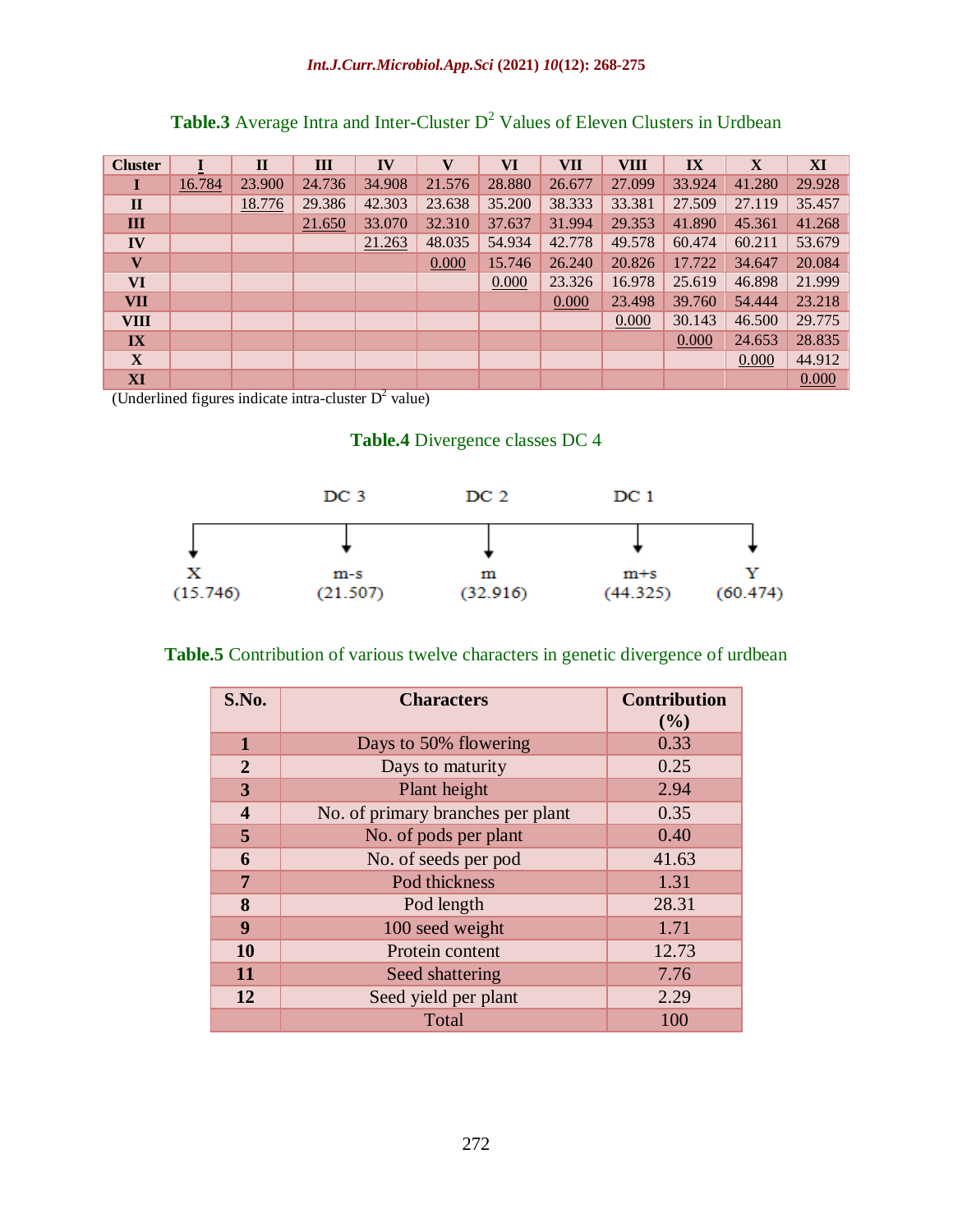

Fig.1 Cluster formation of fifty genotypes by Tocher's method in urdbean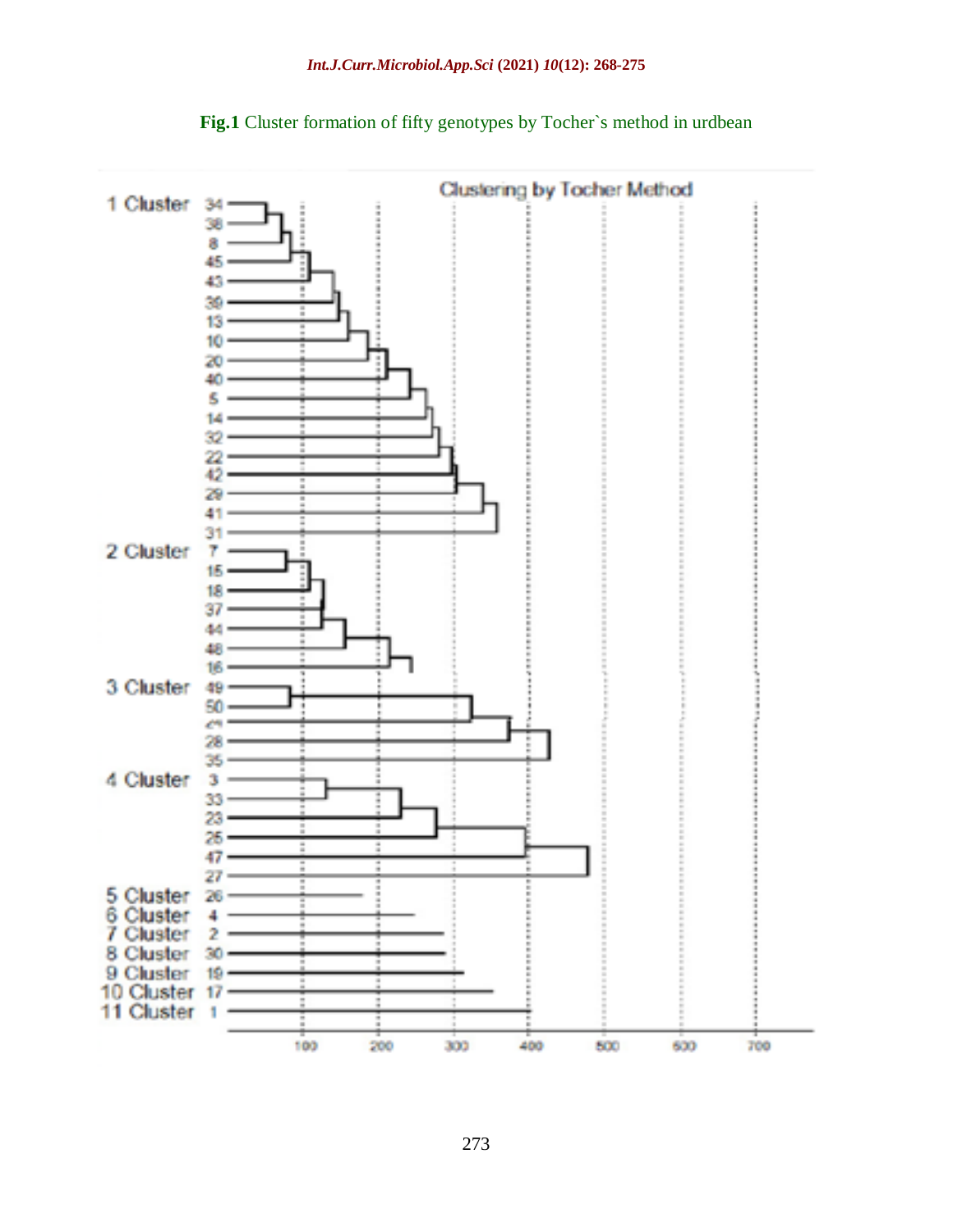

**Fig.2** Cluster diagram of fifty genotypes in urdbean (Scale not to measure.....)

Grouping of clusters pairs into the divergence classes (DC) are presented in Table 4. On the light of discussion, initial choice of parents should be made from the cluster combinations falling in the divergence classes DC2 and DC<sub>3</sub>.

While, crossing among the genotypes of a cluster, the per se performance of the genotypes for different traits such as earliness (days to 50 per cent flowering and days to maturity), number of pods per plant, number of seeds per pod, 100-seed weight, protein content, seed shattering and seed yield per plant should be taken into account for funneling desirable transgressive segregants after hybridization.

#### **References**

Anonymous 2020. For area and Production.

- Bhareti, P., Purohit, S., Singh, D. P. and Khulbe, R. K. 2019. Genetic diversity for yield and yield component in Black gram [*Vigna mungo* (L) Hepper]. *J. Pharmac. Phytochem.*, 8(2): 1369- 1372.
- Chandrakar, D., Sao A. and Gauraha, D. 2020. Study of Genetic Diversity for Yield and Yield Contributing Traits in Black Gram (*Vigna mungo* L*.*)*. Int.J.Curr.Microbiol.App.Sci.,* 9 (7) 2319-7706.
- Geethanjali, A. C and Suman. 2015. Genetic Diversity for Yield and its